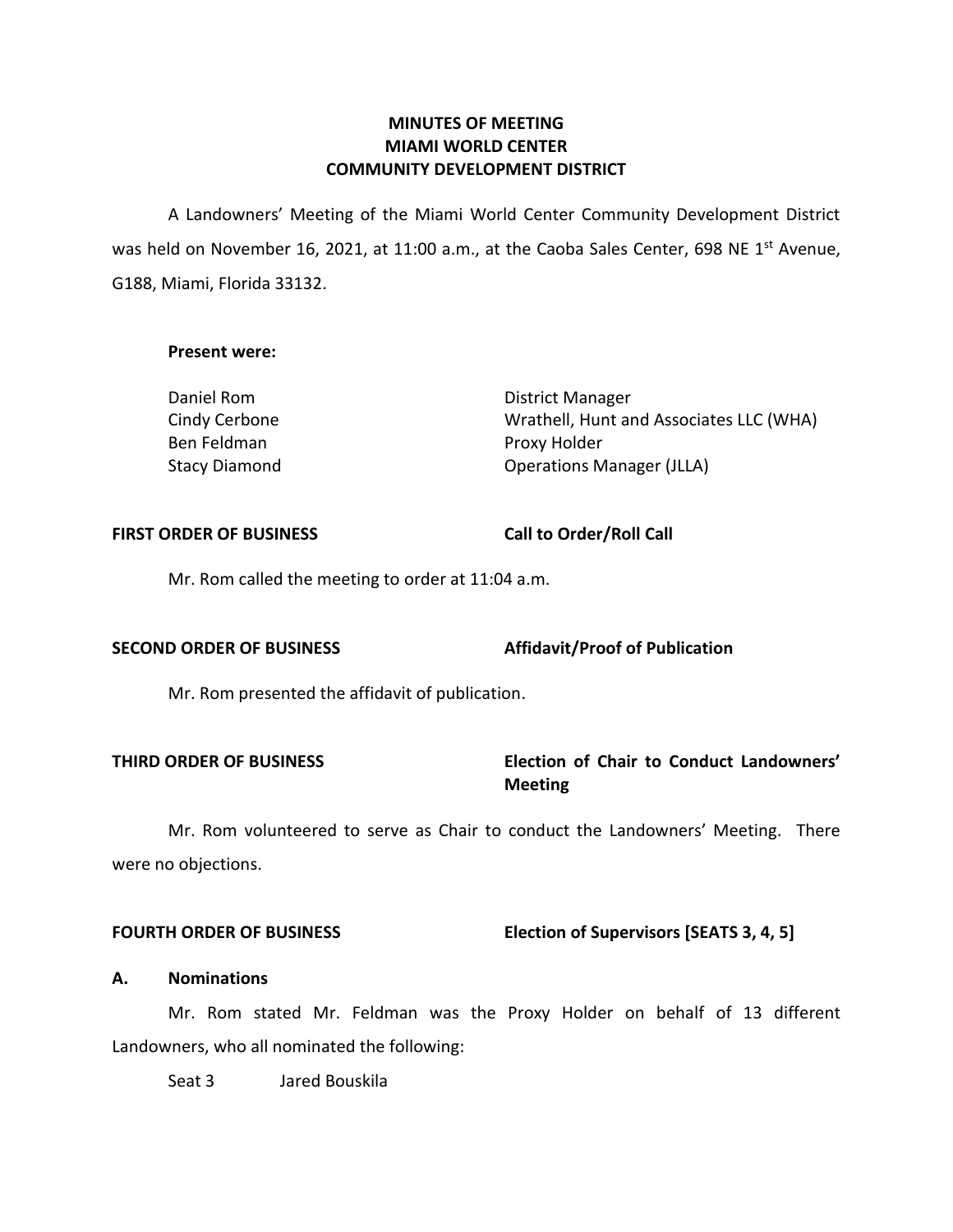Seat 4 Joe DiCristina

Seat 5 Cora DiFiore

No other nominations were made.

# **B. Casting of Ballots**

# **I. Determine Number of Voting Units Represented**

A total of 207 voting units were represented.

# **II. Determine Number of Voting Units Assigned by Proxy**

Of the 207 voting units represented, all were assigned by proxy to Mr. Feldman.

Mr. Rom listed the number of voting units assigned by proxy to Mr. Feldman by the various landowners and the votes cast, as follows:

Miami A/I, LLC: 2 authorized votes

| Seat 3                                                             | Jared Bouskila | 1 Vote  |  |  |
|--------------------------------------------------------------------|----------------|---------|--|--|
| Seat 4                                                             | Joe DiCristina | 2 Votes |  |  |
| Seat 5                                                             | Cora DiFiore   | 2 Votes |  |  |
| Miami A/I Parcel 3 Subsidiary, LLC: 2 authorized votes             |                |         |  |  |
| Seat 3                                                             | Jared Bouskila | 1 Vote  |  |  |
| Seat 4                                                             | Joe DiCristina | 2 Votes |  |  |
| Seat 5                                                             | Cora DiFiore   | 2 Votes |  |  |
| Miami A/I Commercial Association Holdings, LLC: 3 authorized votes |                |         |  |  |
| Seat 3                                                             | Jared Bouskila | 2 Votes |  |  |
| Seat 4                                                             | Joe DiCristina | 3 Votes |  |  |
| Seat 5                                                             | Cora DiFiore   | 3 Votes |  |  |
| MWC Block E, LLC: 1 authorized vote                                |                |         |  |  |
| Seat 3                                                             | Jared Bouskila | 0 Votes |  |  |
| Seat 4                                                             | Joe DiCristina | 1 Vote  |  |  |
| Seat 5                                                             | Cora DiFiore   | 1 Vote  |  |  |
| MWC Retail, LLC: 2 authorized votes                                |                |         |  |  |
| Seat 3                                                             | Jared Bouskila | 1 Vote  |  |  |
| Seat 4                                                             | Joe DiCristina | 2 Votes |  |  |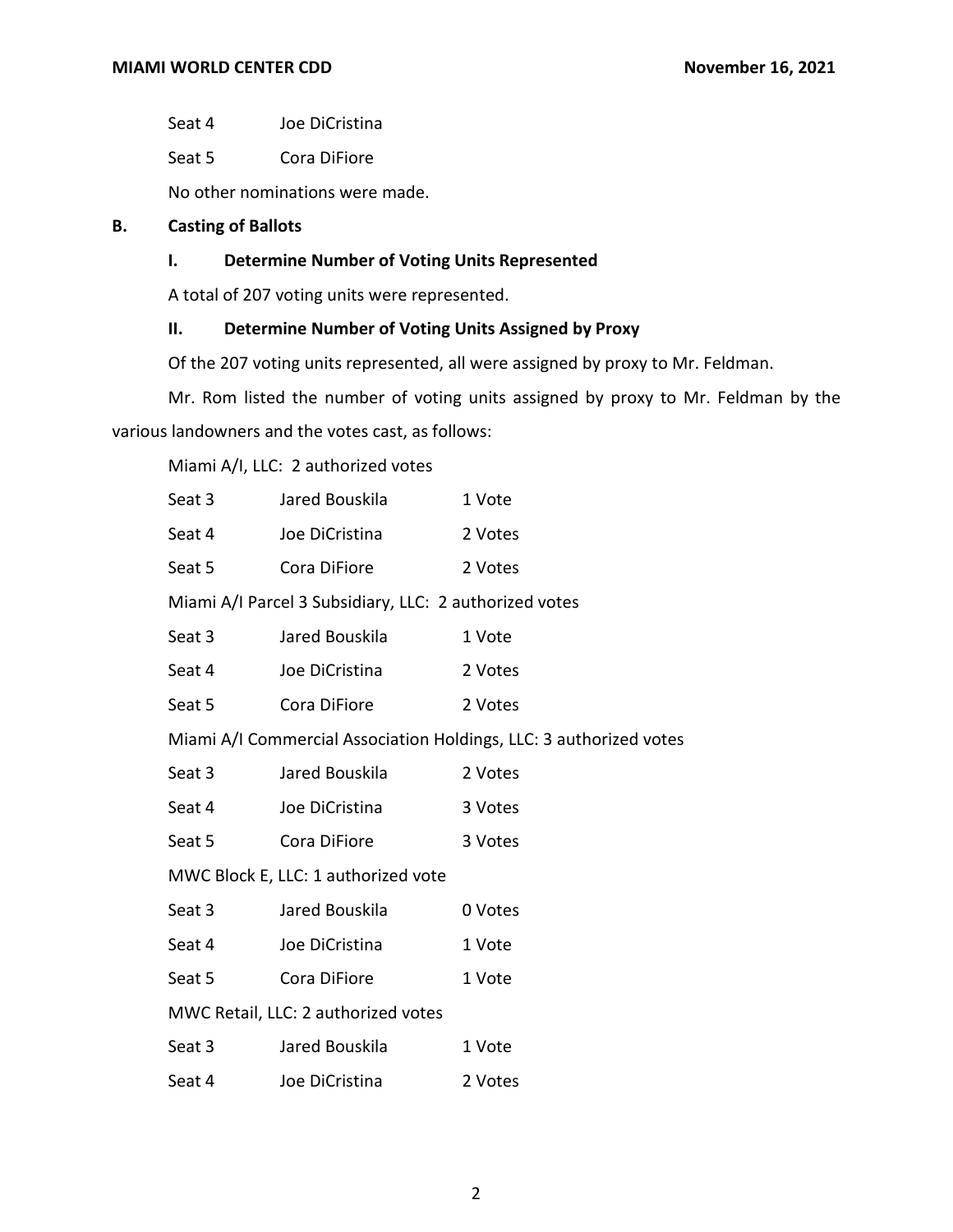| Seat 5                                  | Cora DiFiore                                | 2 Votes   |  |  |  |
|-----------------------------------------|---------------------------------------------|-----------|--|--|--|
| MWC Garage, LLC: 1 authorized vote      |                                             |           |  |  |  |
| Seat 3                                  | Jared Bouskila                              | 0 Votes   |  |  |  |
| Seat 4                                  | Joe DiCristina                              | 1 Vote    |  |  |  |
| Seat 5                                  | Cora DiFiore                                | 1 Vote    |  |  |  |
|                                         | MWC Garage H, LLC: 2 authorized votes       |           |  |  |  |
| Seat 3                                  | Jared Bouskila                              | 1 Vote    |  |  |  |
| Seat 4                                  | Joe DiCristina                              | 2 Votes   |  |  |  |
| Seat 5                                  | Cora DiFiore                                | 2 Votes   |  |  |  |
|                                         | MWC Retail F East, LLC: 2 authorized votes  |           |  |  |  |
| Seat 3                                  | Jared Bouskila                              | 1 Vote    |  |  |  |
| Seat 4                                  | Joe DiCristina                              | 2 Votes   |  |  |  |
| Seat 5                                  | Cora DiFiore                                | 2 Votes   |  |  |  |
|                                         | Miami Retail F West, LLC: 1 authorized vote |           |  |  |  |
| Seat 3                                  | Jared Bouskila                              | 0 Votes   |  |  |  |
| Seat 4                                  | Joe DiCristina                              | 1 Vote    |  |  |  |
| Seat 5                                  | Cora DiFiore                                | 1 Vote    |  |  |  |
|                                         | Block G Phase 1, LLC: 2 authorized votes    |           |  |  |  |
| Seat 3                                  | Jared Bouskila                              | 1 Vote    |  |  |  |
| Seat 4                                  | Joe DiCristina                              | 2 Votes   |  |  |  |
| Seat 5                                  | Cora DiFiore                                | 2 Votes   |  |  |  |
| Block G Phase 2, LLC: 1 authorized vote |                                             |           |  |  |  |
| Seat 3                                  | Jared Bouskila                              | 0 Votes   |  |  |  |
| Seat 4                                  | Joe DiCristina                              | 1 Vote    |  |  |  |
| Seat 5                                  | Cora DiFiore                                | 1 Vote    |  |  |  |
| Tower 2, LLC: 188 authorized votes      |                                             |           |  |  |  |
| Seat 3                                  | Jared Bouskila                              | 187 Votes |  |  |  |
| Seat 4                                  | Joe DiCristina                              | 188 Votes |  |  |  |
| Seat 5                                  | Cora DiFiore                                | 188 Votes |  |  |  |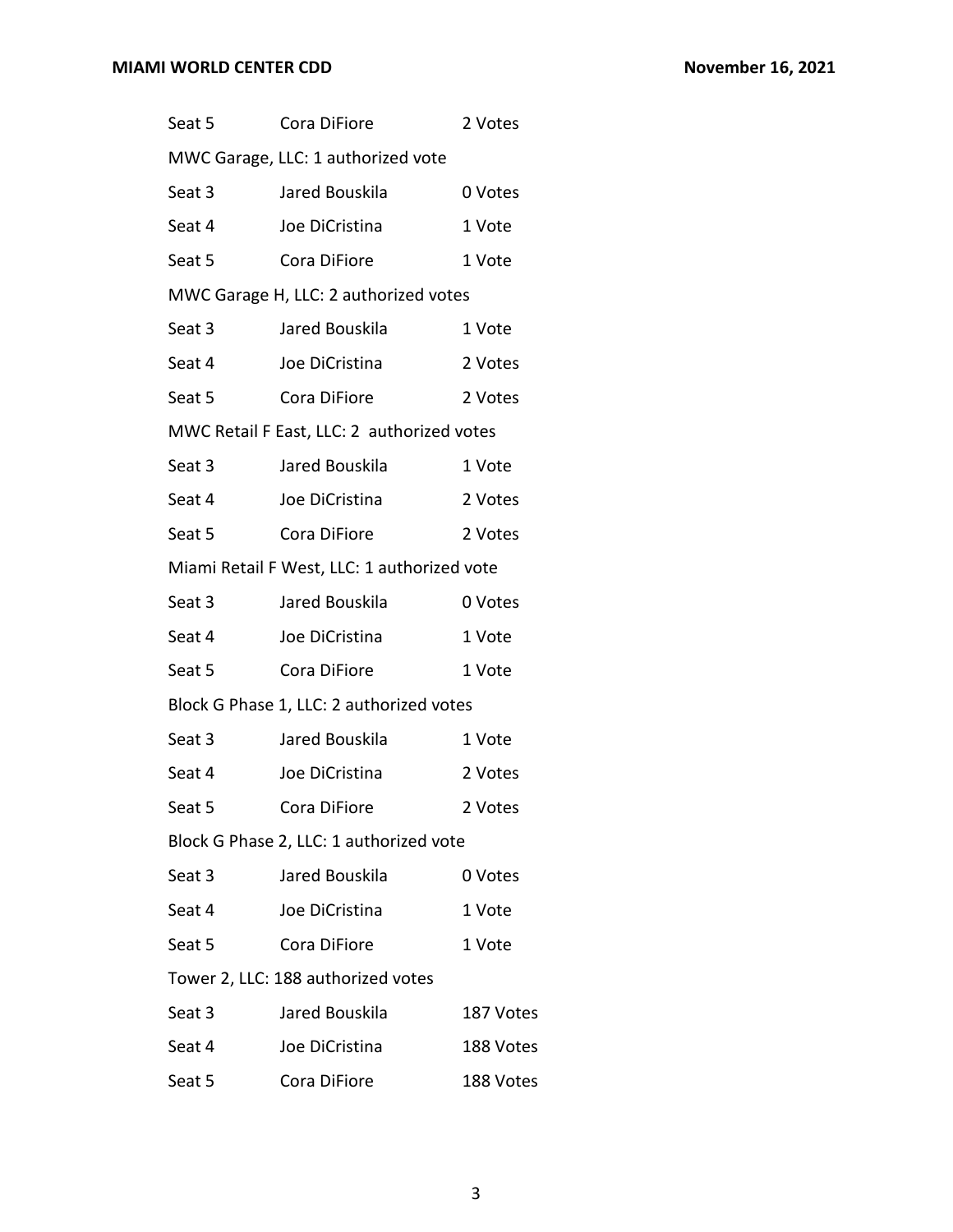#### **MIAMI WORLD CENTER CDD** November 16, 2021

### **C. Ballot Tabulation and Results**

Mr. Rom reported the following ballot tabulation, results and term lengths:

| Seat 3 | Jared Bouskila | 195 Votes | 2-year Term |
|--------|----------------|-----------|-------------|
| Seat 4 | Joe DiCristina | 207 Votes | 4-year Term |
| Seat 5 | Cora DiFiore   | 207 Votes | 4-year Term |

# **FIFTH ORDER OF BUSINESS Landowners' Questions/Comments**

There being no Landowners' questions or comments, the next item followed.

# SIXTH ORDER OF BUSINESS Adjournment

There being nothing further to discuss, the meeting adjourned at 11:09 a.m.

[SIGNATURES APPEAR ON THE FOLLOWING PAGE]